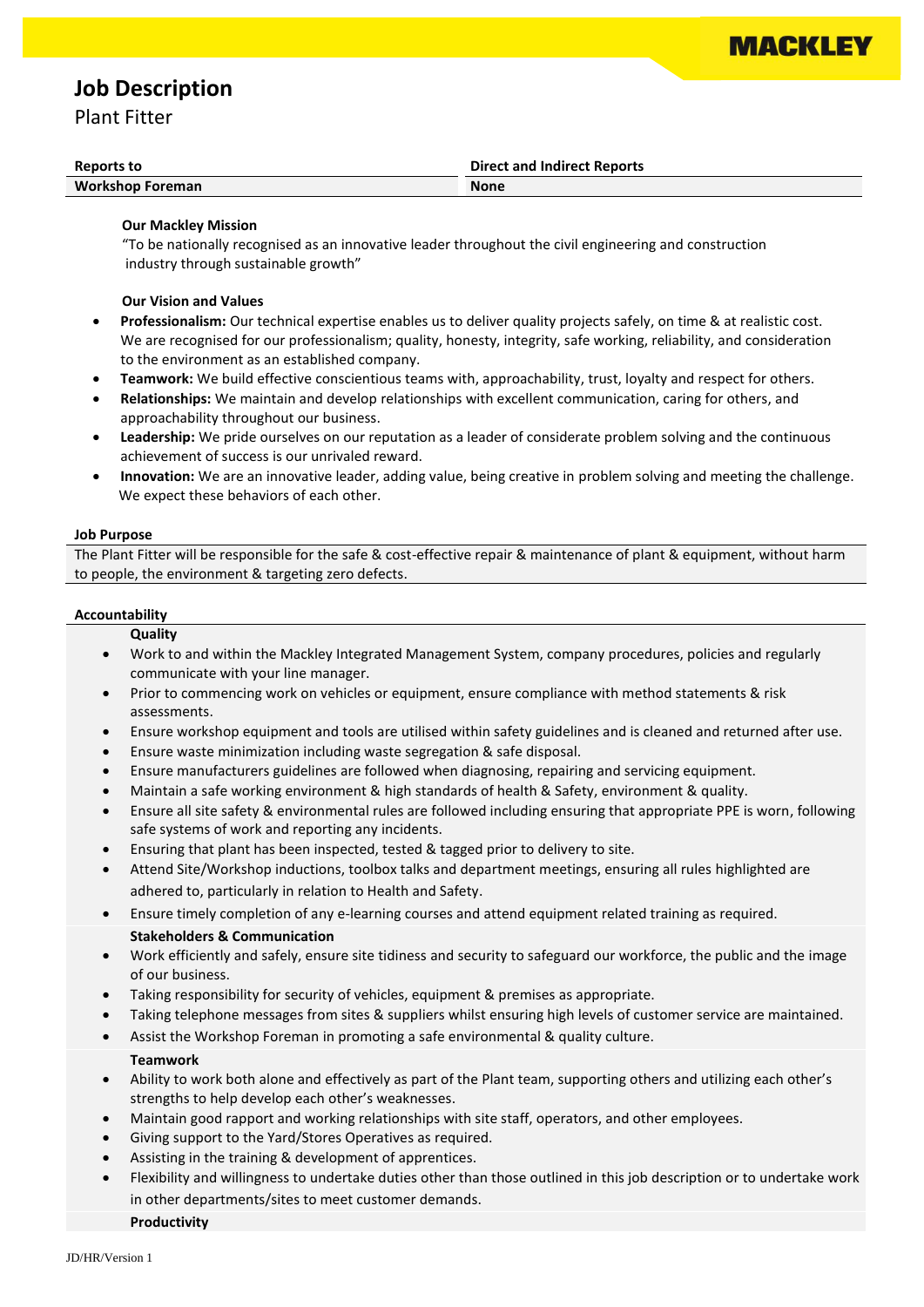- Carry out designated tasks as instructed by Workshop Foreman, dealing with any scheduled repairs as well as unscheduled repairs and checks as they arise.
- Diagnose and apply the relevant mechanical and electrical repairs whilst ensuring compliance with any relevant risk assessments and method statements.
- Repair or replace damaged or worn parts and test equipment to ensure any repairs are adequate.
- Carry out fabrication, welding and gas cutting as required.
- Carrying out routine servicing of vehicles, plant and equipment, ensuring service records are completed and maintained.
- Carry out diagnostics of vehicles and equipment both in the workshop and on site.
- Operate within level of skill, competence and certification as appropriate.
- Ensure spares & oils are booked to the correct job/equipment and liaise with the Workshop Foreman & Yard/Stores Operative to ensure stock/spares are maintained, minimizing waste & over ordering.
- Maintain good timekeeping and productivity.
- Utilise tools & equipment correctly & safely. Ensure spill kits are deployed where appropriate & are disposed of safely & effectively back at the yard.
- Maintain a tidy work area at all times and assist the team in carrying out weekly cleaning of the workshop and yard area.
- Must maintain any provided vehicle in a clean & tidy condition, carrying out daily defect inspections and ensuring any tools/equipment held in vehicle are inspected, calibrated and in good working order, reporting any defects.

### **Key Result Areas**

- **Quality –** Complete servicing and repairs to an accurate & high standard to ensure that we remain productive, safe and compliant with legislation
- **Team Work** Always demonstrates flexibility and willingness to support other team members when required.
- **Time/efficiency** Completes tasks in a timely and positive manner, adhering to any relevant deadlines.
- **Environment** Consistently manages & minimizes waste and disposal to prevent and remediate environmental

hazards.

### **Person Specification**

#### **Qualifications**

- GCSE Maths and English
- Full UK Driving License
- NVQ (Minimum Level 2) in Plant Mechanics
- NVQ (Minimum Level 2) in Vehicle Mechanics

### **Training**

- Manual Handling
- Have a Labourer or Skilled Worker CSCS card
- Use of diagnostic equipment

### **Skills & knowledge**

- Able to work at high concentration levels to ensure 'right  $1<sup>st</sup>$  time'
- Can prioritise with good time management
- Self-motivated & disciplined
- Knowledge and competence working with hydraulics, electrical, mechanical, and pneumatics, pumps and 2-stroke engines as a minimum.

# **Experience**

- At least 3 years' experience in working with heavy plant, vehicles, tools and equipment.
- Have worked within a construction environment

### **Personal qualities**

- Good planning, organisation & interpersonal skills
- Drives own personal development & takes responsibility in improving own knowledge & skills
- Adaptable and flexible
- Comfortable in a fast paced and reactive environments.
- Treats all who you interact with equally, with courtesy and respect
- Proven team player who can enjoy a challenge
- Good level of fitness
- Proactive and enthusiastic attitude